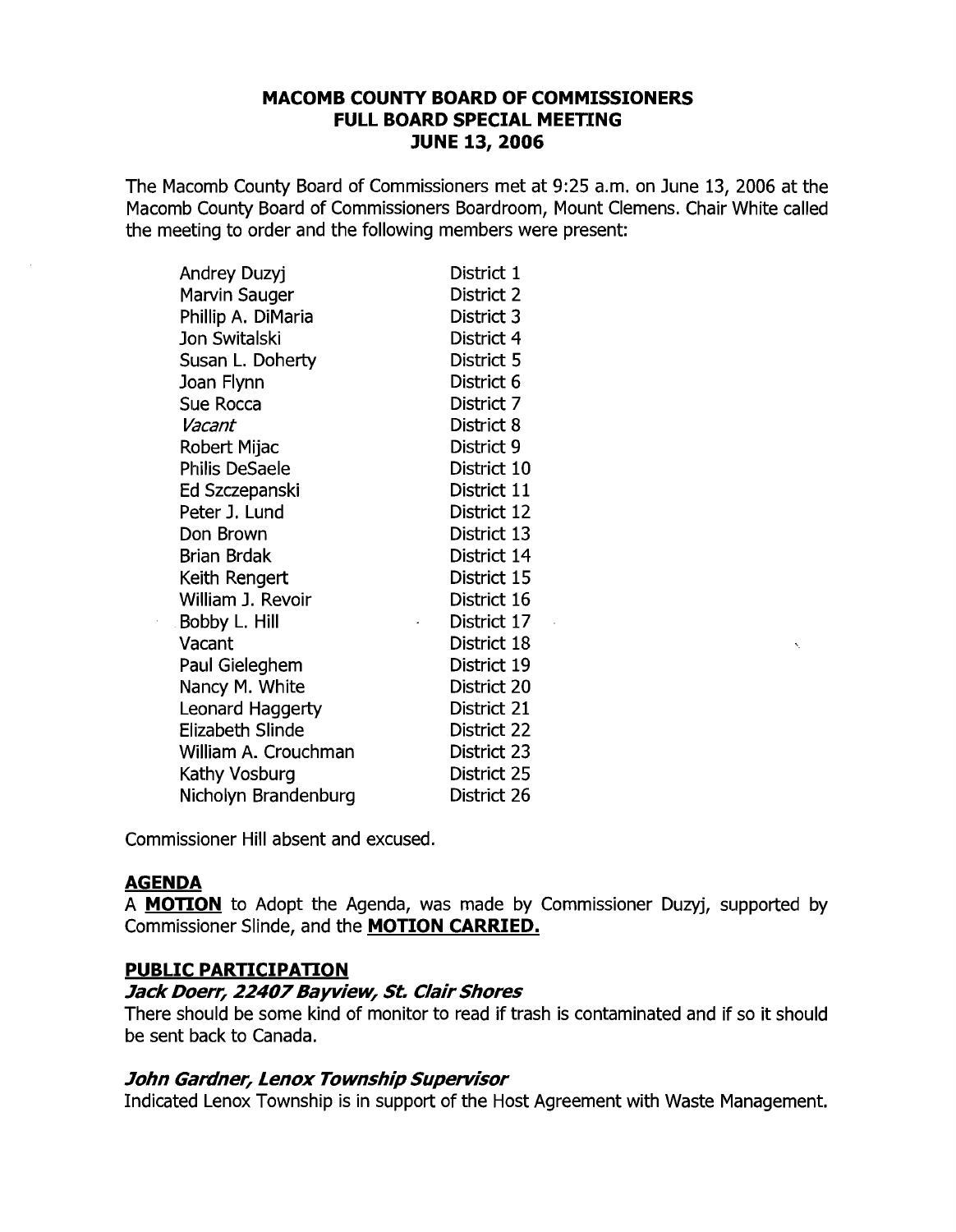A **MOTION** was made by Commissioner Rengert to Approve the Host Agreement with Waste Management, supported by Commissioner DeSaele.

Commissioner Rengert indicated although this is not the perfect agreement, it is something that can be done until trash can be eliminated all together. The resolution to negotiate a reasonable amount of trash by the county was passed in March of 2003. He encourages all commissioners to approve this agreement.

Jill Smith, Assistant Corporation Counsel went through the amendments and changes that were made in the agreement as a result of the last special meeting on this issue April 12, 2006.

A **MOTION TO AMEND** was made by Commissioner Gieleghem to substitute the language for last sentence of Section 5.03, supported by Commissioner Rengert, as follows:

**The estimated total capacity of the expanded Landfill, assuming all permits are acquired, is 168.3 million bank cubic years. The Company**  hereby agrees **to limit the volume ofCanadian Waste to 168.3 million x .25bank cubic years = 42.075 million bankcubicyards. In the eventitis determined (subject to the County's audit rights) that additional Landfill airspace is available within the Expansion, the amount of airspace consumed by Canadian Waste shall not exceed twenty-five percent of the total available capacity. Similarly, in the eventitis determined (subject**  to the County's audit rights) that the entire Expansion is not capable of **being permitted, the provisions of Section 5.07 shall apply.** 

A lengthy discussion ensued.

Commissioners put forth questions to Jill Smith.

John Gardner, Lenox Township Supervisor, indicated on the record, that he does agree and supports Commissioner Gieleghem's amendment to the agreement.

A vote was taken, and the **AMENDMENT CARRIED.** 

A **MOTION TO AMEND** was made by Commissioner Brdak, supported by Commissioner Switalski, to **add** the following language to Section 5.01: **Waste Management shall** agree Not to Accept out of County sewage sludge.

A discussion on the proposed amendment ensued.

Commissioner Brdak indicated pursuant a recent article in the Detroit News, it has been made aware to the public that Carleton Farms Landfill, Sumpter Township, as of August  $1<sup>st</sup>$ , will not longer accept sewage sludge at its Landfill. It has been reported that, at that facility, in some years they have received in excess of 360 thousand tons from local Down River communities, Toronto and also Windsor. He also stated he is the commissioner that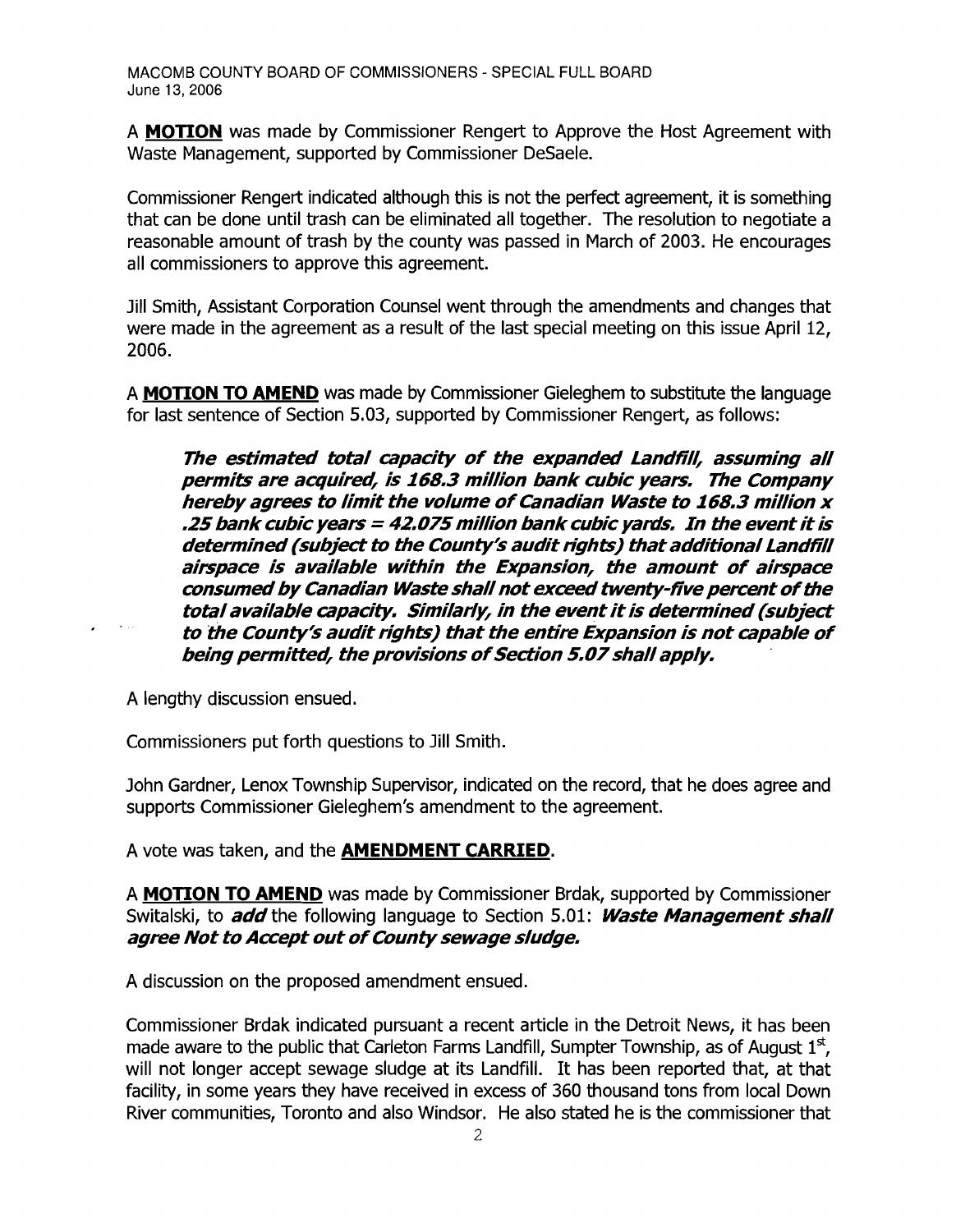represents this area in Lenox and he is fearful that this will end up coming to Pine Tree Acres in our community. Urges the board to support this amendment. He feels the board must protect the citizens of Lenox Township. As of August  $1<sup>st</sup>$  it will have to go elsewhere and he is afraid it will come to Lenox Township. Commissioner Brdak is aware that Pine Tree Acres accepts Macomb County sewage sludge, however, he does not want out of county sewage sludge being dumped at Pine Tree Acres.

The discussion continued and several commissioners indicated their support and/or opposition to this proposed amendment.

Chair White indicated she asked Stephen Cassin, Executive Director of Planning and Economic Development Department to telephone Waste Management and see if they would be willing to accept Commissioner Brdak's proposed amendment. Steve Cassin indicated they are not willing to agree to the amendment at this time, but would consider it in the future.

Commissioner Flynn stated what Lenox Township wants is what they should get. Commissioner Flynn, through the chair, inquired of John Gardner, Lenox Township Supervisor, if he was in support of Commissioner Brdak's amendment.

John Gardner **(verbatim)** I disagree with the amendment. They currently handle sludge. They accept it, they handle it, and they monitor it. A complaint comes in, it is not necessarily from sludge, it is from odor. So I disagree with the amendment.

# **FRIENDLY AMENDMENT**

Commissioner Doherty offered a Friendly Amendment to have the amendment instead of out of county sewage sludge to read: **sewage sludge not generated in Macomb County.** 

Commissioner Brdak **ACCEPTED** the **FRIENDLY AMENDMENT.** 

**CALL FOR THE OUESTION** was made by Commissioner Flynn. A vote was taken, was 2/3's, and the debate ended.

# **ROLL CALL ON COMMISSIONER BRDAK'S AMENDMENT**

|                    | <b>YES</b> | <b>NO</b> |
|--------------------|------------|-----------|
| <b>BRANDENBURG</b> | X          |           |
| <b>BRDAK</b>       | X          |           |
| <b>BROWN</b>       |            | X         |
| <b>CROUCHMAN</b>   |            | X         |
| <b>DESAELE</b>     |            | X         |
| DI MARIA           | X          |           |
| <b>DOHERTY</b>     | X          |           |
| <b>DUZYJ</b>       |            | X         |
| <b>FLYNN</b>       |            | X         |
| <i>VACANT</i>      |            |           |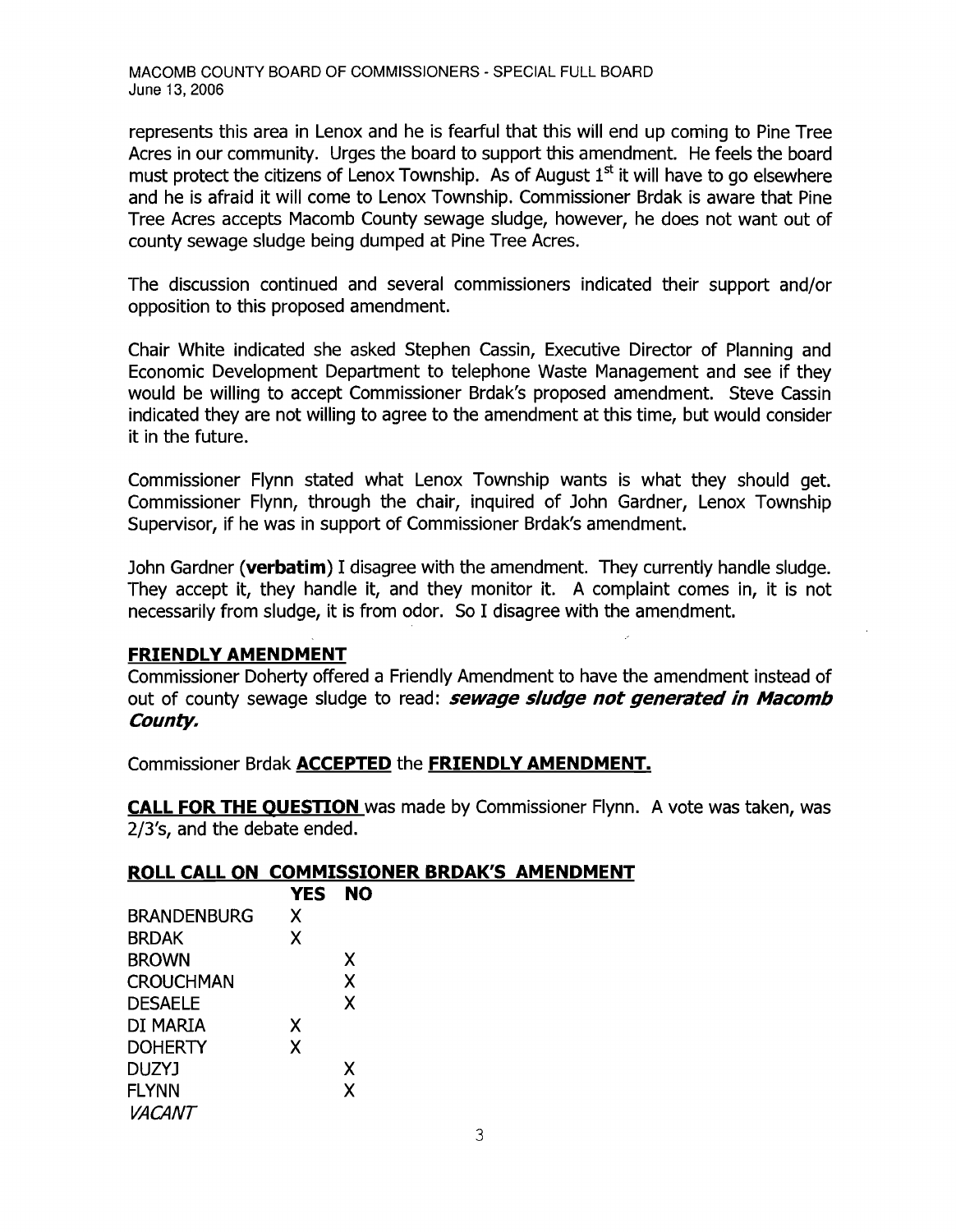| TOTAL              | 8             | 16 |
|--------------------|---------------|----|
| WHITE              |               | X  |
| <b>VOSBURG</b>     |               | X  |
| <b>SZCZEPANSKI</b> |               | X  |
| SWITALSKI          | χ             |    |
| <b>SLINDE</b>      |               | X  |
| <b>SAUGER</b>      |               | χ  |
| ROCCA              | x             |    |
| <b>REVOIR</b>      |               | X  |
| <b>RENGERT</b>     |               | χ  |
| MIJAC              | x             |    |
| lund               |               | χ  |
| McCARTHY           |               | x  |
| KENNARD            |               | х  |
| HILL               | <i>ABSENT</i> |    |
| <b>HAGGERTY</b>    |               | χ  |
| GIELEGHEM          | χ             |    |

### **THE AMENDMENT FAILS.**

**CALL FOR THE OUESTION,** was made by Commissioner Brown, a vote was taken, was 2/3's and the debate ended.

# **ROLL CALL VOTE ON THE ORIGINAL MOTION AS AMENDED**

|                  | <b>YES</b>           | NO |
|------------------|----------------------|----|
| BRANDENBURG      | x                    |    |
| <b>BRDAK</b>     |                      | χ  |
| <b>BROWN</b>     | χ                    |    |
| <b>CROUCHMAN</b> | X                    |    |
| <b>DESAELE</b>   | X                    |    |
| di Maria         |                      | x  |
| <b>DOHERTY</b>   | χ                    |    |
| <b>DUZYJ</b>     | X                    |    |
| <b>FLYNN</b>     | X                    |    |
| <i>VACANT</i>    |                      |    |
| <b>GIELEGHEM</b> |                      | χ  |
| <b>HAGGERTY</b>  | X                    |    |
| HILL             | <i><b>ABSENT</b></i> |    |
| <b>KENNARD</b>   | Χ                    |    |
| McCARTHY         | X                    |    |
| LUND             | X                    |    |
| <b>MIJAC</b>     |                      | X  |
| <b>RENGERT</b>   | Χ                    |    |
| <b>REVOIR</b>    | X                    |    |
| <b>ROCCA</b>     |                      | x  |
| <b>SAUGER</b>    | χ                    |    |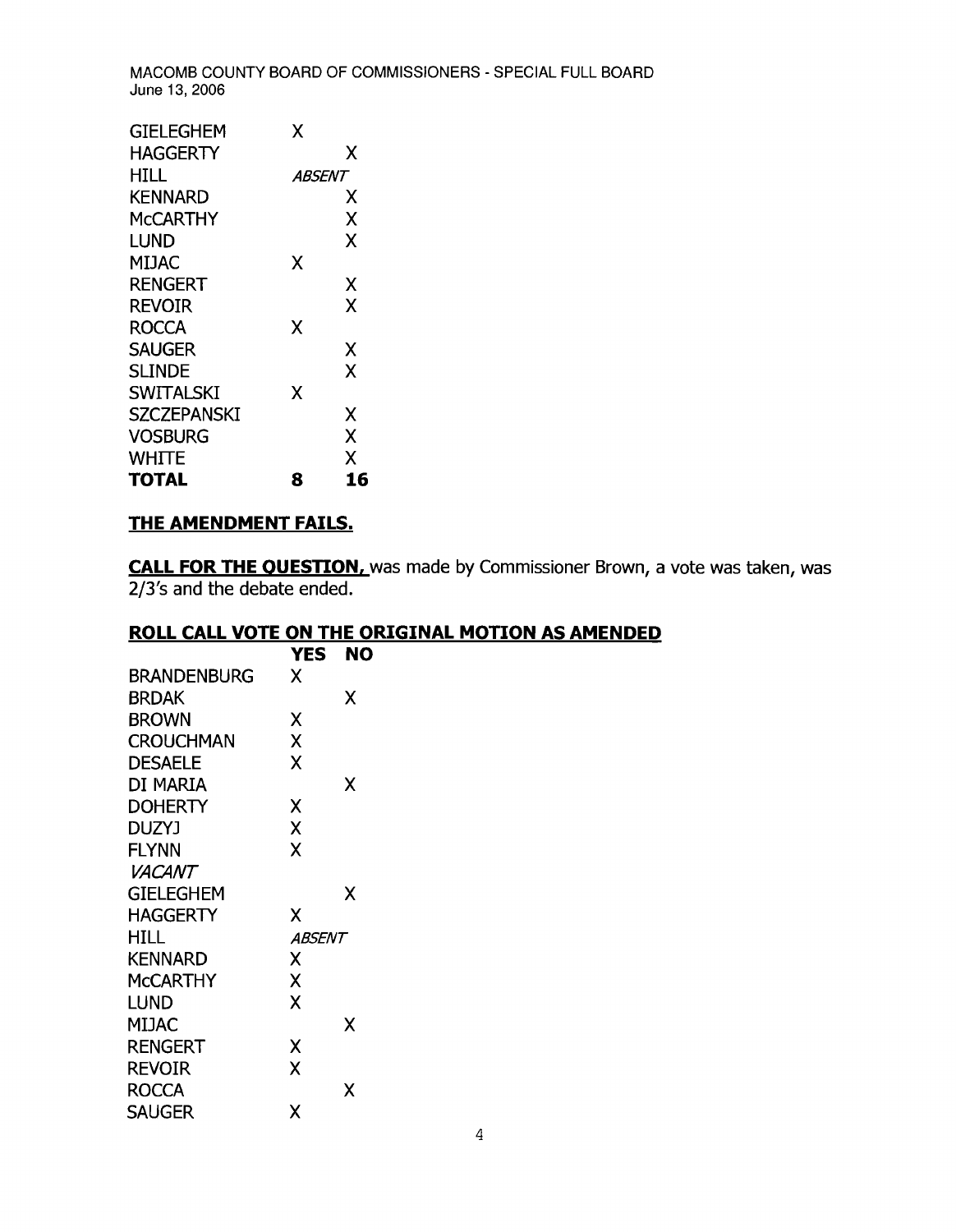| <b>SLINDE</b>      | X  |   |
|--------------------|----|---|
| <b>SWITALSKI</b>   |    | X |
| <b>SZCZEPANSKI</b> | X  |   |
| <b>VOSBURG</b>     | X  |   |
| <b>WHITE</b>       | X  |   |
| <b>TOTAL</b>       | 18 | R |

## **"rHE MOTION CARRIED AS AMENDED.**

Commissioner Gieleghem requested his printed comments that he passed out to the Commissioners be recorded in the minutes. There were **NO** objections. *(see attached)* 

#### **NEW BUSINESS**

Chair White commended Commissioner Rengert on all his hard work on this issue. She feels this is a milestone for the county. She indicated understanding where Commissioner Brdak and Gieleghem are coming from and praised them for being concerned about this item.

Commissioner Rengert also thanked fellow commissioners.

### **PUBLIC PARTICIPATION**

### **Ken Krauter, 53243 PimperniJ, Chesterfield Township**

Thanked the board for approving this host agreement with Waste Management. He feels the board did the right thing.

### **Jack Doerr, 22407 Bayview, St. Clair Shores**

Continued his comments regarding Canadian Trash.

#### **ROLL CALL ATTENDANCE**

| <b>Andrey Duzyj</b>   | District 1  |
|-----------------------|-------------|
| Marvin Sauger         | District 2  |
| Phillip A. DiMaria    | District 3  |
| Jon Switalski         | District 4  |
| Susan L. Doherty      | District 5  |
| Joan Flynn            | District 6  |
| Sue Rocca             | District 7  |
| James E. McCarthy     | District 8  |
| Robert Mijac          | District 9  |
| <b>Philis DeSaele</b> | District 10 |
| Ed Szczepanski        | District 11 |
| Peter J. Lund         | District 12 |
| Don Brown             | District 13 |
| Brian Brdak           | District 14 |
| Keith Rengert         | District 15 |
| William J. Revoir     | District 16 |
| Bobby L. Hill         | District 17 |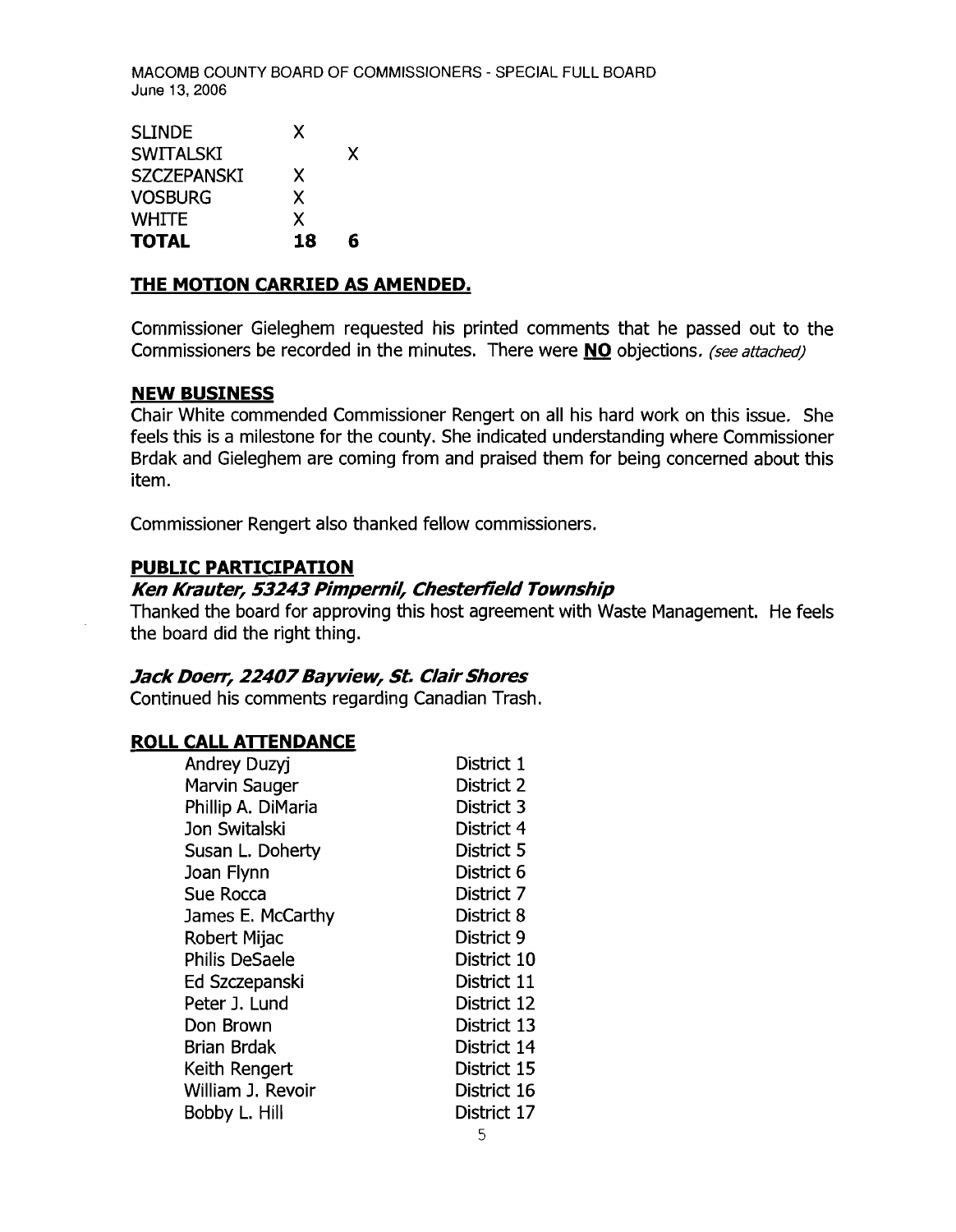| Vacant               | District 18 |
|----------------------|-------------|
| Paul Gieleghem       | District 19 |
| Nancy M. White       | District 20 |
| Leonard Haggerty     | District 21 |
| Elizabeth Slinde     | District 22 |
| William A. Crouchman | District 23 |
| Peggy Kennard        | District 24 |
| Kathy Vosburg        | District 25 |
| Nicholyn Brandenburg | District 26 |

Commissioner Hill absent and excused.

#### **ADJOURNMENT**

 $\Delta \phi = 0.01$  and  $\phi = 0.01$ 

A **MOTION** TO ADJOURN WAS MADE BY COMMISSIONER DUZYJ, SUPPORTED BY COMMISSIONER BRANDENBURG, AND THE **MOTION CARRIED.** 

Chair White adjourned the meeting at 11:06 a.m., until the call of the Chair.

Nancy M. White, Chair Carmella Sabaugh, Clerk

 $\mathcal{L}_{\text{max}}$  and  $\mathcal{L}_{\text{max}}$ 

 $\sim 100$  km s  $^{-1}$ 

 $\frac{1}{2} \left( \frac{1}{2} \right) \left( \frac{1}{2} \right) \frac{1}{2} \left( \frac{1}{2} \right)$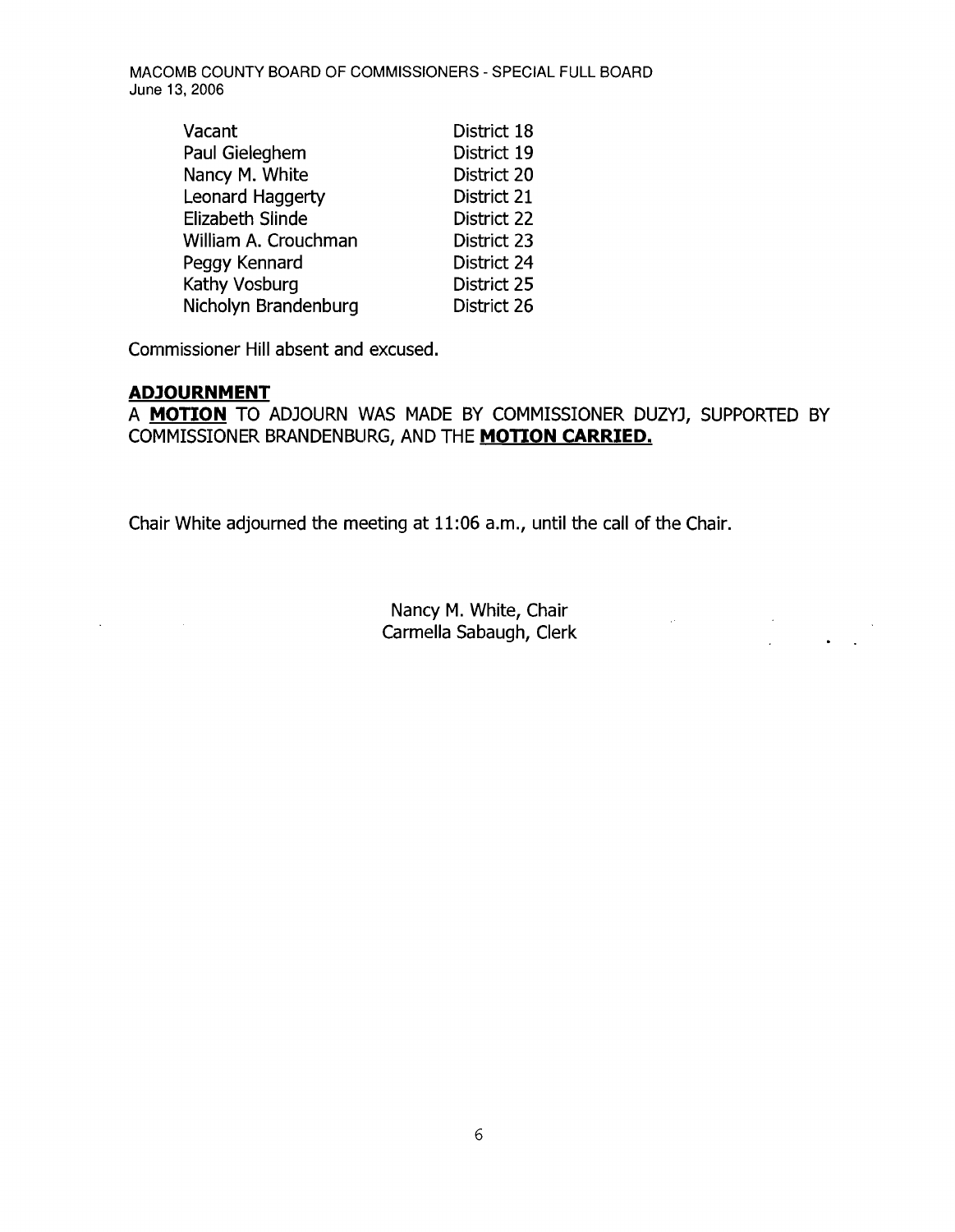TO: Colleagues, Macomb County Board of Commissioners FROM: Paul Gieleghem DATE: June 13, 2006 RE: Proposed Solid Waste Agreement

I wanted to take this opportunity to inform you of my concerns with the proposed Solid Waste agreement before the Board of Commissioners. While I publicly commend Commissioner Rengert for his work on this issue, I'm afraid the agreement is weighted to heavy in favor of Waste Management and fails to live up to the provisions sought on behalf of county residents.

First, let me deal with the issue of amendments that were offered by Board members at the last special meeting, dated April 12, 2006.

## **Concerns Addressed by WM as part of new Contract**

1. Independent Verification

Gibson Amendment - Covered in Section 5.09

Conclusion  $-$  I've been informed that County officials believe the \$5,000 limit and the five-year time frame is adequate.

## **Concerns Not Addressed**

### 1. **Perpetual Care Fund.** .

Brdak Amendment - An additional .25/ton reserved locally for care of landfill once capped, to provide cleanup funds in the case of environmental contamination.

WM Respone - Section 6.04 refers to state perpetual care fund. Money set aside by company as required by state.

Conclusion - no change in agreement. Failed to meet Board of Commissioners request.

### 2. **Meaningful Annual Reduction.**

Gieleghem Amendment  $-$  as amended  $-$  Significant meaningful annual reduction. Not later in the future but real reductions upon signing the agreement. Although 10% reduction was requested, no numbers were eventually passed.

WM Response - Section 5.05 - The Company acknowledges that the county desires to see a reduction in the deliveries of Canadian Waste over life of agreement. The Company anticipates that annual deliveries of Canadian Waste will decrease over the life of the agreement as alternate disposal facilities are sited to accept Canadian

Waste and the Company would begin to approach the 25% Landfill capacity limit set forth above. As such, the reported annual figures are anticipated to show an annual reduction.